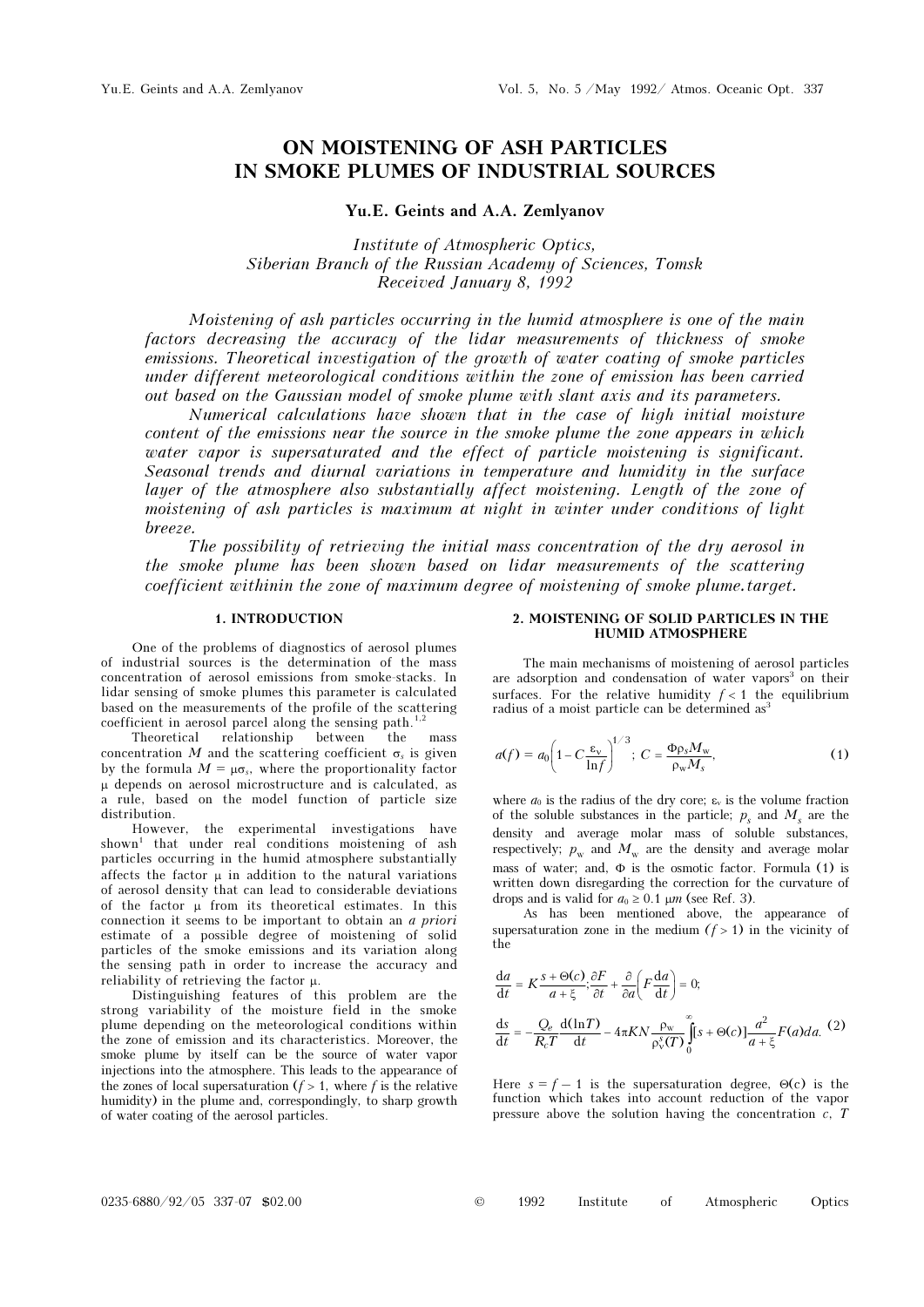and  $R_c$  are the temperature and gas constant of vapor,  $Q_e$  is the specific heat of water evaporation,  $p_v^s(T)$  is the density of saturated vapor at the temperature T, K and  $\xi$  are the coefficients determined in Ref. 4,  $F(a)$  is the size distribution function of aerosol particles, and  $N$  is the particle number density.

Variation of a complex refractive index  $m = n + Ac$  of a solid particle caused by appearance of water coaling around this particle can be approximately taken into account as<sup>1</sup>

$$
n(f) = n_w + (n_d - n_w) [a(f) / a_0]^{-3};
$$
  
\n
$$
k(f) = k_w + (k_d - k_w) [a(f) / a_0]^{-3},
$$
\n(3)

where  $n_w$  and  $K_w$  are for water and  $n_d$  and  $K_d$  are for dry core (according to the data obtained in Ref. 3 for aerosol particles from industrial regions  $n_d \approx 1.45$  and  $K_d = 0.01$ ).

#### 3. DIFFUSE SPREADING OF THE SMOKE PLUME

To calculate the humidity field in the smoke plume  $f(x, y, z)$ , we make use of the model of the Gaussian plume applicable under assumption of steady-state gas stream<sup>5</sup>

$$
\rho_{\rm v}(x, y, z) = \frac{Q}{2\pi V_{\rm w}\sigma_y(x)\sigma_z(x)} \exp\left[-\frac{y^2}{2\sigma_y^2}\right] \times
$$

$$
\times \left(\exp\left[-\frac{(z - H_0)^2}{2\sigma_z^2}\right] + \exp\left[-\frac{(z + H_0)^2}{2\sigma_z^2}\right]\right) + \rho_{\rm v\infty}
$$
(4)

and

$$
f(x, y, z) = \rho_v(x, y, z) / \rho_v^s T(x, y, z)) .
$$
 (5)

Here  $Q = \pi R_0^2 V_0 \rho_v (0, 0, z_s)$  is the strength of a continuous smoke source,  $V_0$  is the rate of gas emission from the mouth of the smoke-stack with the radius  $R_0$ ,  $p_v$  is the density of water vapor inside the plume,  $p_{vw}$  is the density of water vapor outside it,  $H_0$  is the effective altitude of the source,  $V_{w}$  is the wind speed averaged over the layer  $z = (0 - H_{0})$ , z is the altitude,  $\hat{y}$  is the distance from the plume axis in the transverse direction,  $x$  is the distance along the plume, σy(x) and σz(x) are the-horizontal and vertical standard deviations for the number density distribution of the impurities in the plume, and  $z_s$  is the source altitude. The formula analogous to Eq. (4) can be written down for the temperature  $\overline{T}$  of gaseous medium as well.

Diffuse spreading of aerosol .impurity can be also described within the scope of the Gaussian model of the plume with slant axis<sup>6</sup> taking into account gravitational sedimentation of the particles. In this case the effective altitude of the plume axis  $H_0$  proves to be the function of the distance x

$$
H(x) = H_0 - \frac{1}{V_w} \int_{0}^{X} V_s(a) dx,
$$

where  $V_s(a)$  is the rate of sedimentation of the particle with the radius  $a$ . Since the shape of the moist particle is nearly spheroidal, the Stokes formula can be used

 $V_s = 2a^2$ g $\rho$ /g $\mu_d$ ,

where  $q$  is the acceleration of gravity,  $p$  is the particle density,  $n_d$  is the coefficient of dynamic viscosity of air.

Then the relation for the particle number density of the aerosol impurity  $N(x, y, z)$  takes the form

$$
N(x, y, z) = N_0 \frac{R_0^2 V_0}{2V_w \sigma_y \sigma_z} \exp\left[-\frac{y^2}{2\sigma_y^2}\right] \times
$$

$$
\times \int_0^\infty F(a) \exp\left[-\frac{(z - H(x, a))^2}{2\sigma_z^2}\right] da.
$$
 (6)

In Eq.  $(6)$  N<sub>0</sub> is the initial number density of aerosol particles (near the mouth of the source).

Let us discuss the problem of the rate of condensation growth of particles. Using Eq. (2) we can estimate the characteristic time  $T_c$  required for the produced vapor excess to be absorbed by the system of  $N_0$  moist particles

$$
\tau_c \simeq (4 \pi D_v \overline{a} N_0)^{-1}
$$

where  $\overline{a}$  is a mean size of moist particles and  $D_{\nu}$  is the coefficient of vapor diffusion. The time  $\tau_c$  is to be compared with the characteristic time of variation in the humidity and temperature fields in the smoke plume  $\tau_p$  which can be estimated from Eq. (4)

$$
\tau_c \approx (4\pi D_v \bar{a} N_0)^{-1},
$$

where  $C_i$  are the virtual diffuse coefficients given in Ref. 5  $C_i = \sqrt{2 \frac{\sigma_i}{x}}$  $\left( \begin{array}{cc} \cdot & \sqrt{x} \end{array} \right)$ . Then, for typical parameters of emissions<sup>2</sup>

 $V_0 = 20 \text{ m/s}, R_0 = 5 \text{ m}, N_0 \approx 10^4 \text{ cm}^{-3}$ , and  $\overline{a} = 10 \text{ µm}$ , for the wind speed  $V = 5 \text{ m/s}$  under conditions of neutral the wind speed  $V_w = 5$  m/s under conditions of neutral stratification of the atmosphere we obtain  $\tau_c/\tau_P \leq 10^{-3}$ . Therefore, the process of condensation of the vapor excess on the particles can be considered instantaneous and the size of moist particles equilibrium.

#### 4. DISCUSSION OF RESULTS

Let us now discuss the results of numerical calculations of moistening of aerosol impurity in the smoke plume from Eqs.  $(1)$ – $(6)$ .

Figure 1a shows the relative humidity  $f$  on the plume axis ( $y = 0$  and  $z = H_0$ ) for different mass fraction of water vapor in gaseous emissions  $\varphi = M_v/M_g$  as a function of the normalized distance  $x/R_0$ . Here  $M_g$  and  $M_v$  are the total mass output of gaseous products of combustion and mass outflow of water vapor per second, respectively. It can be seen from the figure that for high vapor content in outgoing gases of the plume there appears the zone within which the vapor is supersaturated (dashed curves in Fig. 1). Degree of this supersaturation increases with ϕ. The same pattern can be observed in the case of change in the initial temperature  $T_0$  of the emission (Fig. 1c).

Since under real conditions the aerosol particles arc always emitted together with gases, then according to the above estimates these particles will absorb the vapor excess for rather short time  $\tau_c$  (solid curves in Figs. 1a–c).

An effect of the ratio of the speed of the outgoing gases  $V_0$  to the average wind speed  $V_w$  on the axial profile of humidity in the smoke plume is illustrated by Fig. 1b. It can be seen from the figure that the growth of the parameter  $V_{w}/V_0$  corresponding to the intensification of the atmospheric diffusion under conditions of constant insolation results in shortening the length of the zone of supersaturation in the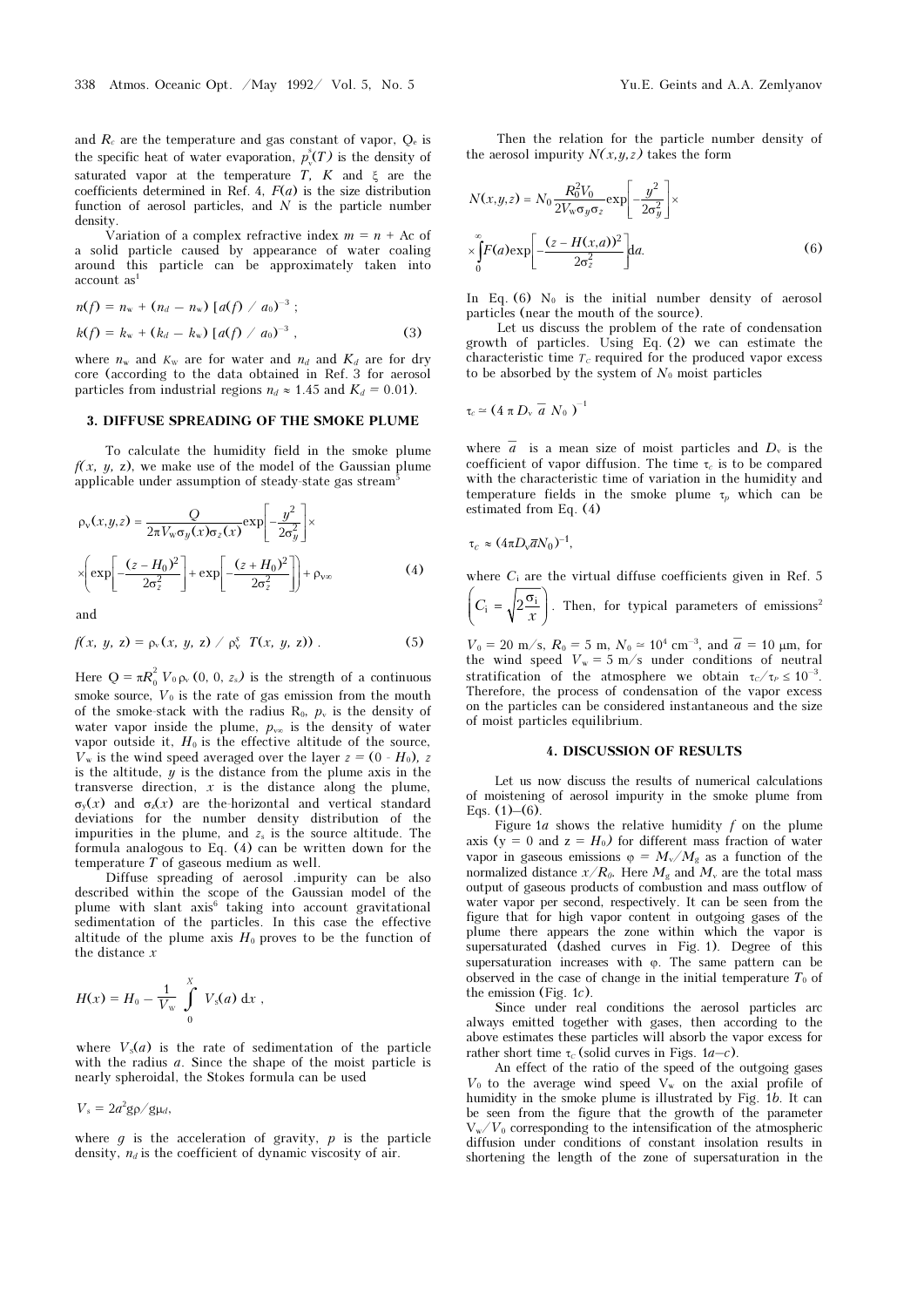

FIG. 1. Relative humidity on the axis of the smoke plume as a function of dimension/ess distance for  $T_0 = 100^{\circ}$ C,  $z_s = 100 \text{ m}, \quad f_{oo} = 0.7, \quad and \quad stable \quad atmosphere. \quad The$ parameters used in calculation are as follows:  $V_w/V_0 = 0.2$ : *a)* for different initial moistening of the jet stream:  $\varphi = 0.1$  (1), 0.5 (2), and 0.8 (3). b) For different ratio  $V_w/V_0 = 0.01$  (1), 0.1 (2), and 1.0 (3),  $\varphi = 0.5$ . c) For different initial temperature of the emission  $T_0 = 60$  (1); 100 (2), and 150°C (3).



FIG. 2. The profile of relative humidity (a) and the degree of moistening of the particles (b) in the smoke jet stream at different distances from the source  $x/R_0 = 0$  (I), 8(2), 15(3), and 45(4). The other parameters correspond to those of Fig. 1.

Figure 2 shows the model calculations of the transverse profile of the relative humidity at different distances from the source disregarding the condensation on the particles. An analysis of the curves shows that near the mouth of the smokestack  $(x/R_0 \leq 45)$  the profile of f substantially differs from the Gaussian one. The dip on the jet stream axis is caused by the fact that turbulent mixing of gases flowing out with air and determining an increase of f occurs in the periphery of the jet stream earlier than in its central parts. Spreading of the plume (curves 3 and 4 in Fig.  $2a$ ) occurs as the distance from the source increases.

To obtain the dependence of the humidity field on the diurnal variations and the seasonal trends in the temperature and humidity of surrounding air is of great importance for investigation of moistening of aerosol particles in the smoke plume.

For this purpose a series of calculations of the dependence  $f(x)$  in summer and winter in the day time and at night (Figs.  $3a$  and b) was carried out using regional and seasonal models of Ihe atmosphere. The parameters of the emission were taken to be constant and typical of the emissions of the heat-and-power stations:  $V_w/V_0 = 0.2$ ,  $\varphi = 0.1$ , and the temperature of outgoing gases  $T_0$  was equal to 100°C.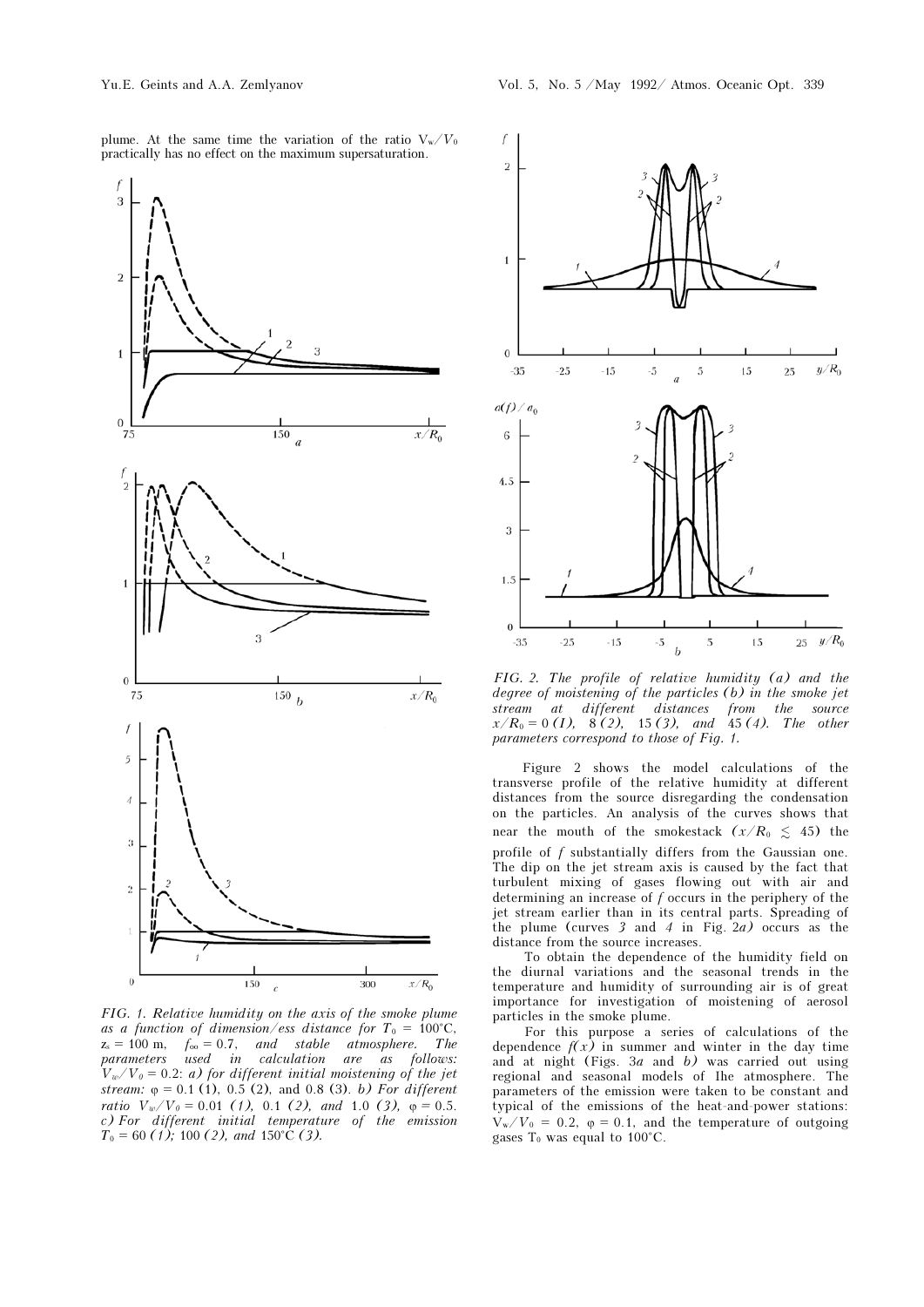

FIG. 3. Variation in the relative humidity on the axis of the smoke jet stream at different distances from the smoke source in summer  $(a)$  and winter  $(b)$  in the day time and at night.

Calculation has shown that the highest relative humidity in the smoke plume is attained in winter as could be expected (Fig. 3b). Diurnal variations in  $f$  in the plume depend also on season. If in winter at night the humidity of the plume was much higher than in the day time then in summer these differences became insignificant and were primarily determined by the diurnal behavior of the relative humidity of air f∞. The shift of the maximum in the function  $f(x)$  toward greater x at night can be explained by the fact that at night the surface layer of the atmosphere is, as a rule, more stable<sup>7</sup> and diffusion of the smoke jet stream proceeds slower than in the day time.

According to Eqs. (l)-(3) variation in relative humidity in the smoke plume alters the size and changes the structure of the smoke particles. Calculated dependences of the degree of moistening  $a(f)/a_0$  and the refractive index n of the particles in the visible range of wavelengths on dimensionless distance from the source  $x/R_0$  are shown in Figs. 4a and b. The parameters used for calculation correspond to those of Fig. 3. The initial mass concentration of the solid aerosol  $M_0$  was equal to  $1 \cdot 10^{-3}$  kg/m<sup>3</sup> (Ref. 2). The volume fraction of the soluble substances of the particles  $\varepsilon_v \approx 0.06$  (Eq. (1)) was borrowed from Ref. 8 (Θ(c)  $\approx$  0). Small values of  $\varepsilon_v$  cause very low degree of moistening of the smoke particles of the heat-and-power station for  $f < 1$ .

The normalized log-normal distribution was used as a particle size distribution function of a volatile fraction of ash

$$
F(a) = \frac{1}{\sqrt{2\pi} \ln 10 a_m} \exp \left[ -\frac{\log^2(a_m/a_0)}{2\sigma^2} \right],
$$
 (7)

which, as was shown in Ref. 9, fits the experimental data quite well. The parameters of distribution, i.e., the mean geometric size of the ash particles  $a_m$  and the variance of the logarithms of the particle size were taken as follows:  $a_m$  = 12.5 / $\mu$ m;  $\sigma$  = 0.2 (ash of ball mills<sup>9</sup>).

Degree of moistening of the particles  $a(f)/a_0$  in the case of supersaturation in the gaseous stream  $(s > 0)$  was determined by solving the system of equations (2).

The results shown in Figs. 1–4 indicate that the maximum degree of moistening of the smoke particles is to be expected near the mouth of the source in winter under conditions of light breeze (Fig. 16) for weak atmospheric turbulence. In this case, from the viewpoint of optics, it seems to be very probable that within the zone of high degree of moistening the behavior of smoke particles will be similar to that of water drops (ice crystals) with the radius  $a(f)$  $(m \simeq m_{\rm w})$ , i.e., the effect of nonuniformity of the internal structure of particles can be ignored in calculation of their optical characteristics in the first approximation.<sup>10</sup> This circumstance opens the possibility to retrieve quite simply the sought-after mass concentration of dry aerosol given that the path of sensing of the plume passes through the zone of maximum degree of moistening.

Really, the maximum degree of moistening of the aerosol particles  $a(s)/a_0$  in the case of supersaturation in gaseous stream can be determined starting from Eq. (2)

$$
sp_{\nu}^s(T) \simeq \frac{4\pi}{3} N(x, y, z) p_{\nu} \int_{0}^{\infty} F(a; x, y, z) [a^3(s) - a^3(s = 0)] da. \tag{8}
$$

The term  $d(\ln T)/dt$  is omitted in Eq. (8) since the estimates have shown that for real mass concentrations of solid particles in the smoke plume  $(M_0 \le 10^{-2} \text{ kg/m}^3)$ , see Refs. 1–2) the effect of liberation of the latent heat of condensation can be ignored.<br> $a(f)/a_0$ 



FIG. 4. Degree of moistening and real part of the refractive index of the ash particles in the plume as functions of the dimensionless distance in summer (a) and winter (b) in the day time and at night.